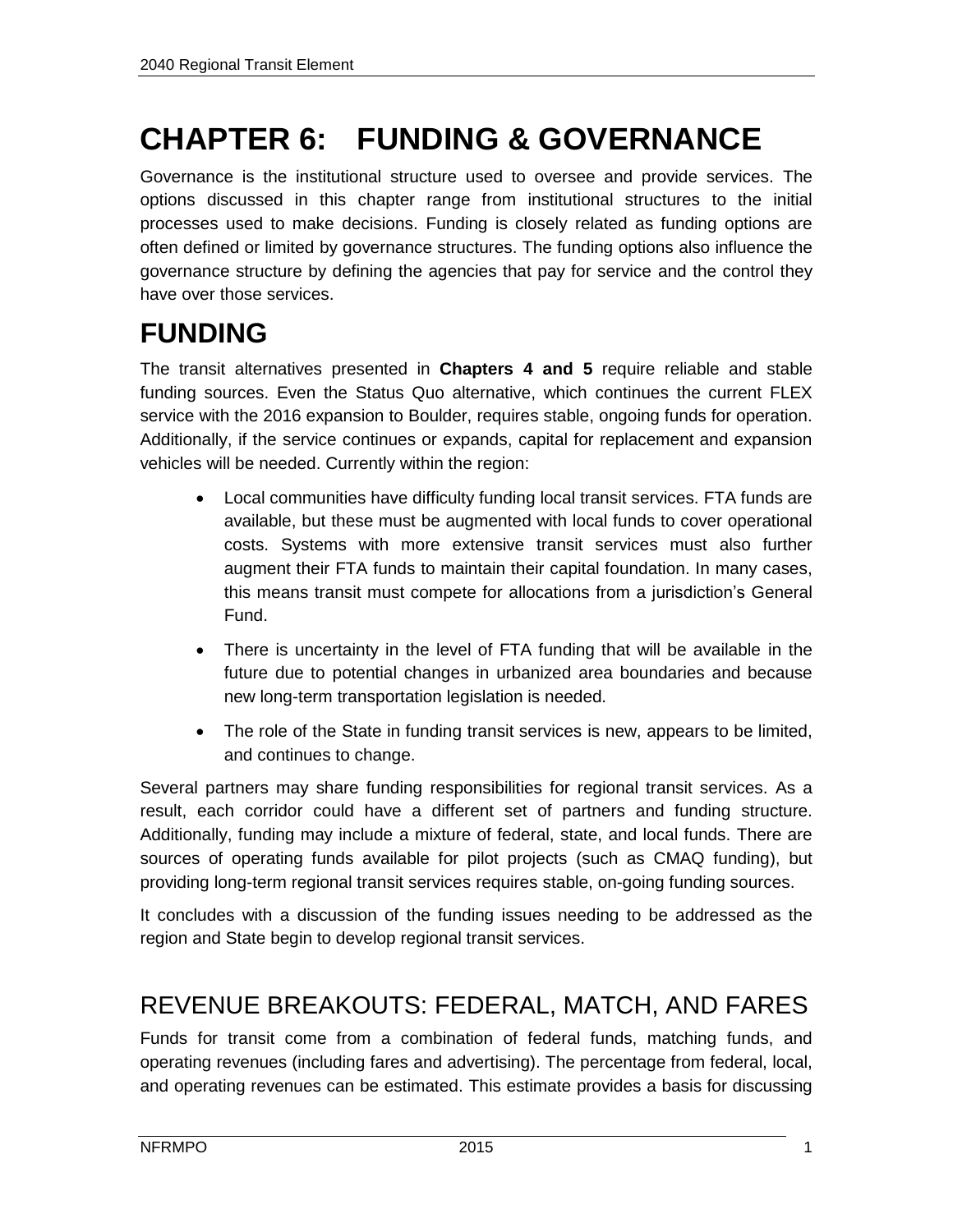the funds required for each alternative and the role of federal, State, and local funding for capital and operating expenditures.

*Figures 6.1 through 6.4* illustrate the revenue breakouts for 2012 for the operating expenses associated with North Front Range regional transit services. The percentage of funding from fare revenues or other operating revenue sources, such as advertising, varies by agency. *Figure 6.1* shows the average for the three local transit agencies. Currently, fare and operating revenues make up an average of 13 percent of the funding for the three services. Federal and local/matching funding make up a majority of the revenues for these services. Federal assistance ranges from 30 percent for Transfort to 74 percent for COLT. Local/matching funds range from 16 percent for COLT to 52 percent for Transfort. Matching funds may be sales tax, student fees, or revenues from other sources. The remaining one to three percent of the funding comes from other revenue generators such as advertising.



*Figure 6.1 Typical Regional Average Transit Operating Revenues, 2012 Data*

*Source: National Transit Database Transit Profiles, 2015*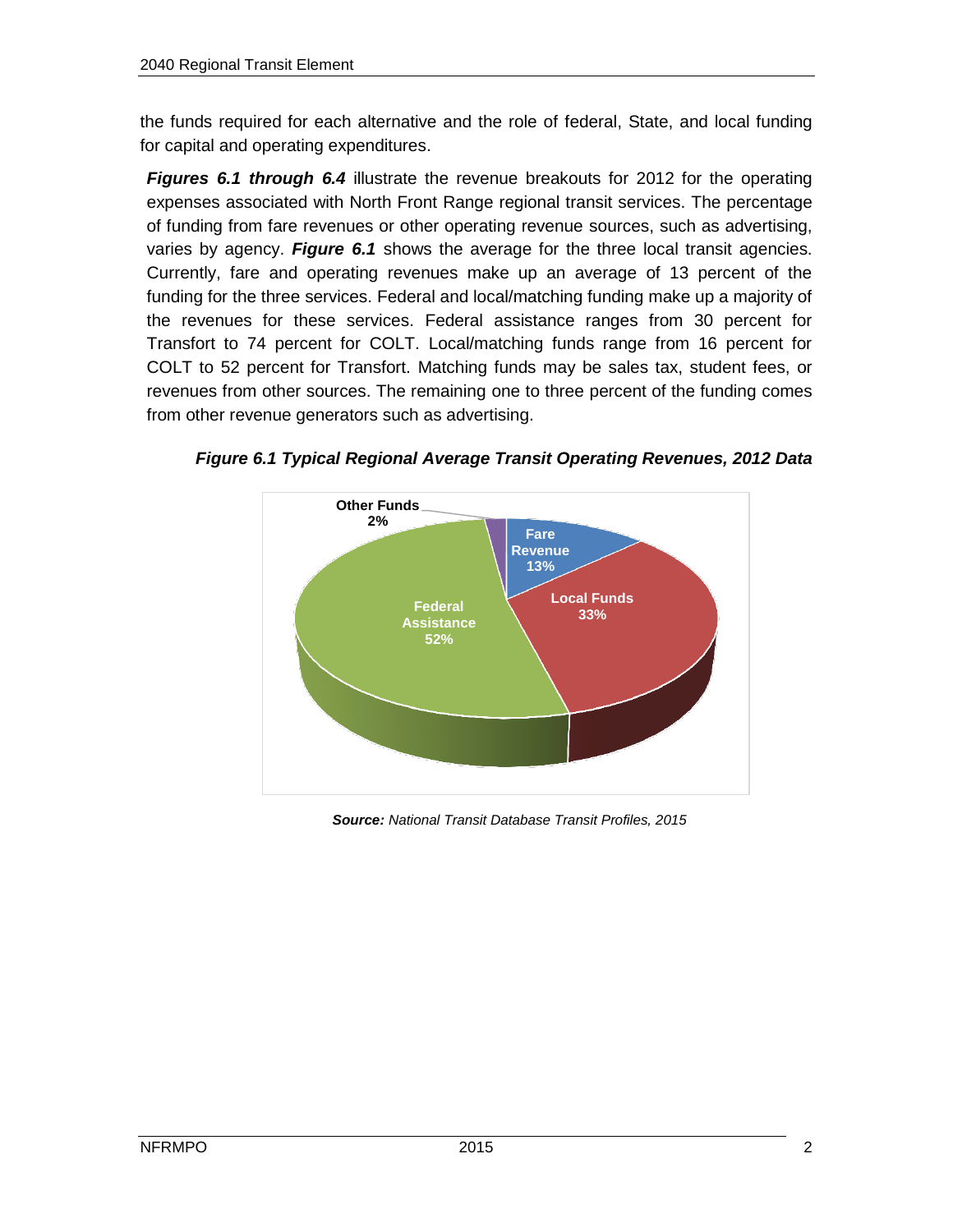

*Figure 6.2 COLT Operating Revenues, 2012 Data*

*Source: National Transit Database Transit Profiles, 2015*



*Figure 6.3 GET Operating Revenues, 2012 Data*

*Source: National Transit Database Transit Profiles, 2015*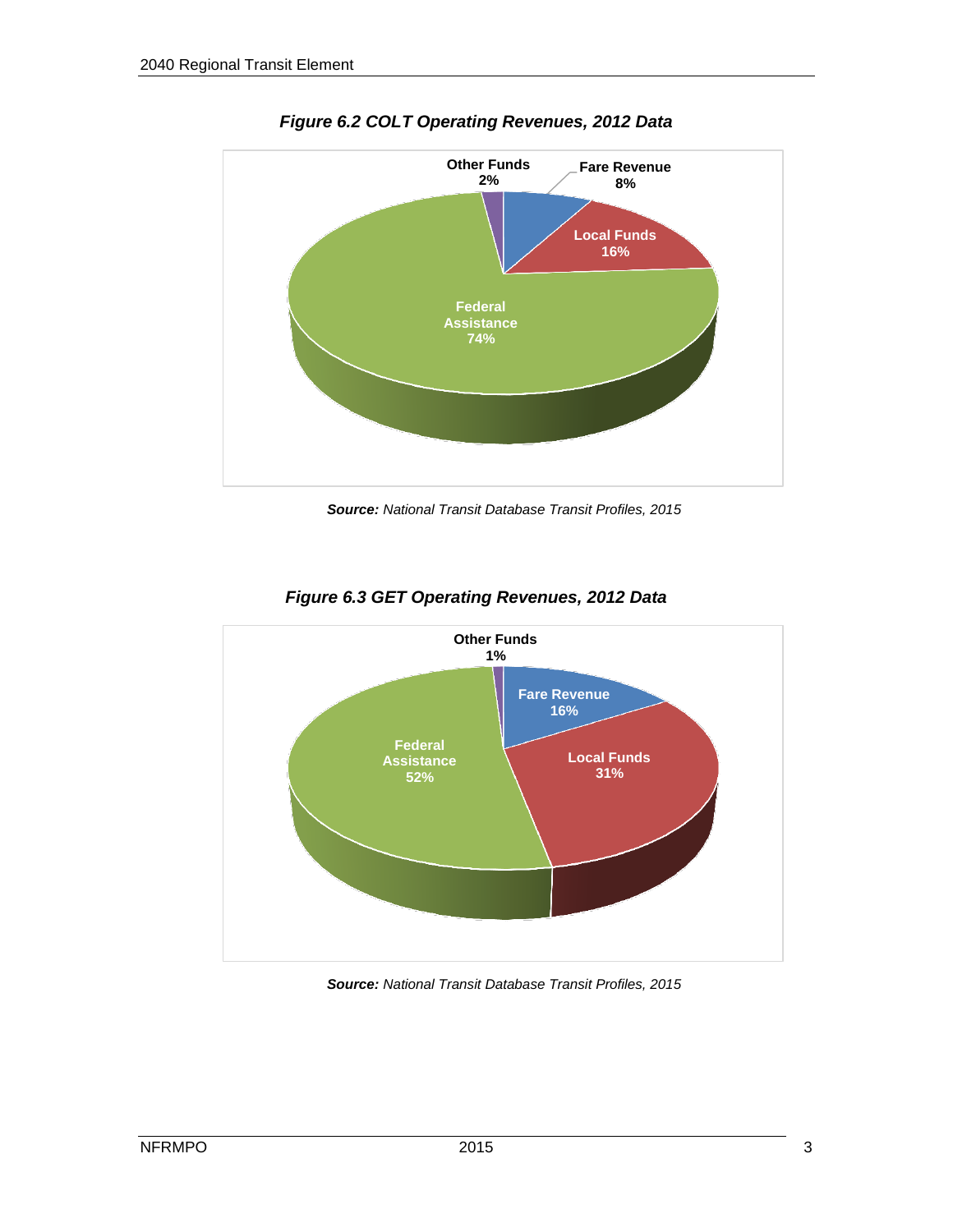

*Figure 6.4 Transfort Operating Revenues, 2012 Data*

*Source: National Transit Database Transit Profiles, 2015*

### FEDERAL, STATE, AND LOCAL FUND SOURCES

The basic funding options are listed in this section, with a discussion of what each source can be used to fund.

#### Federal

The most common source of federal funding for transit services are FTA funds. There are a variety of programs, with the Urbanized Area formula funds (§5307 funds) and the Bus and Bus Facility funds (§5339 funds) most commonly used in the region. Rural transit providers can also use Formula Grants for Rural Areas funds (§5311 funds).

- §5307 funds are allocated to the Designated Recipient agency or jurisdiction. For the Fort Collins/Loveland Transportation Management Area (TMA) this is the City of Fort Collins. For the Greeley/Evans urbanized area this is the City of Greeley.
- §5307 formula funds are distributed to the TMA and the City of Greeley based on a formula allocation for areas of 50,000 to 199,999 and areas with over 200,000 in population.
	- The City of Greeley receives funding based on population and population density, and number of low-income individuals.
	- The TMA receives funding based on a combination of bus revenue vehicle miles, bus passenger miles, fixed guideway revenue vehicle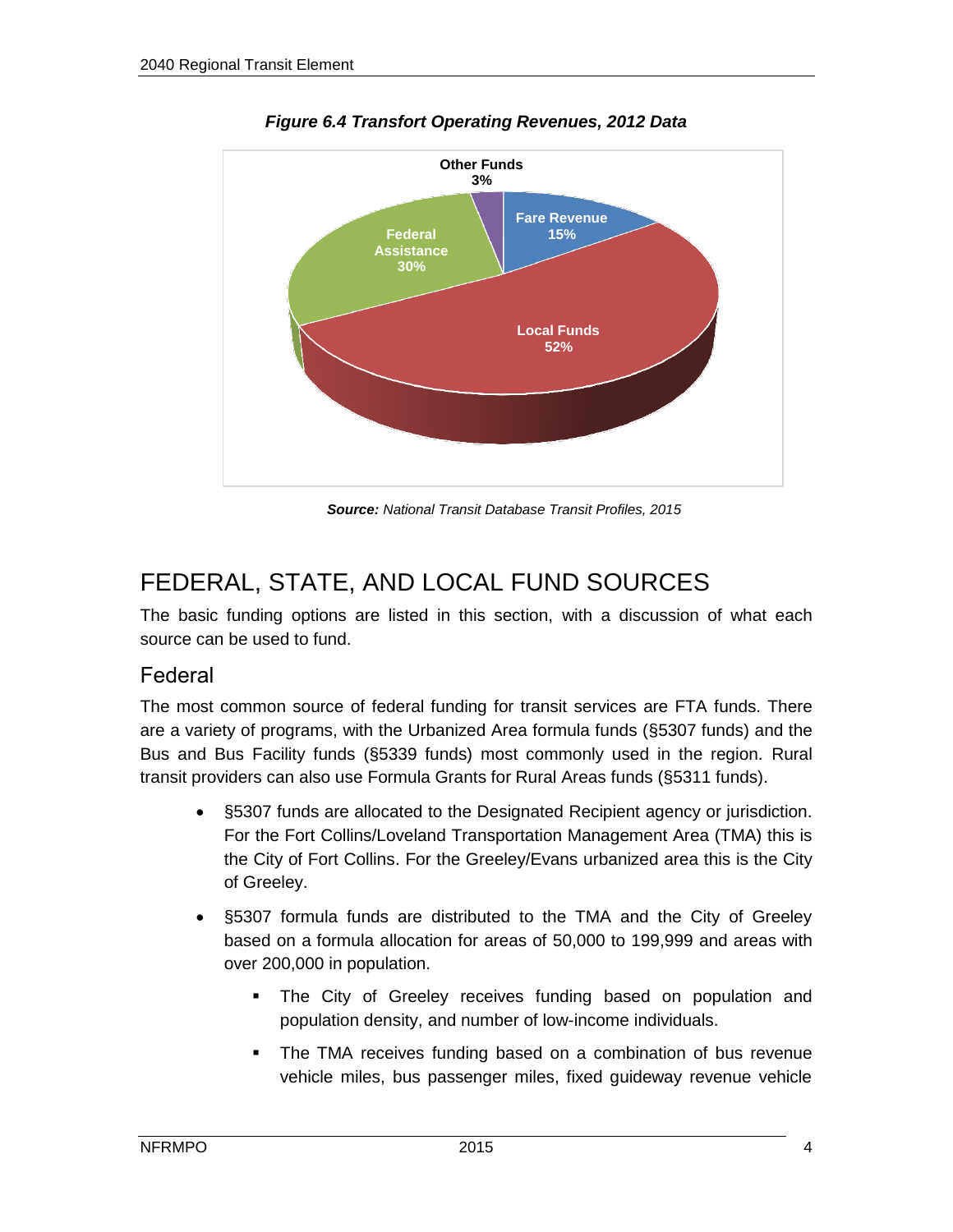miles, and fixed guideway route miles as well as population and population density and number of low-income individuals.<sup>1</sup>

- Transfort is the Designated Recipient for the Fort Collins TMA and is responsible for facilitating the allocation of §5307 funds between member jurisdictions in the TMA through an approval process. The NFRMPO Planning Council must approve the final allocation of these funds.
- The Bus and Bus Facilities funds (§5339 Funds) replaced the §5309 Funds. These funds are allocated directly to TMAs and are eligible to be transferred by the State to supplement rural formula grant programs (§5307 and §5311).<sup>2</sup>
- §5307 funds are fully used for current services, although the agencies within the TMA do transfer funds between themselves based on need and availability of local matching funds. Agencies within the TMA currently providing transit services and participating in this internal allocation include Berthoud, Fort Collins, and Loveland.
- Other FHWA funds, for example, CMAQ and Surface Transportation Funds (STP), that can be flexed for transit are transferred into the existing FTA programs and must abide by the same rules as other FTA funds.

As mentioned above, CMAQ funds are another important source of funds. These funds can be used at an 80 percent federal match level for starting new services. MAP-21 allowed for transit agencies to fund up to five years of operating service (two years at 80 percent federal and third year spread out over the next three years) and can also be used to purchase equipment. $3$ 

Other federal funds eligible for flexing, or transferring to FTA for transit projects, include National Highway System (NHS), Interstate Maintenance, STP, Highway and Bridge Replacement and Rehabilitation (HBRRP), and Highway Safety Improvement Program (HSIP) funds. A well-defined process has been laid out by FHWA and FTA and as with the transit funds these are fully utilized in the region.

#### State Funds

In March 2009, Funding Advancements for Surface Transportation and Economic Recovery Act of 2009 (FASTER) was signed into law. Through the increase or creation of fees, fines, and surcharges this law generates increased revenues for transportation improvements statewide.<sup>4</sup> These funds can be used for transit capital and beginning in 2016 for limited transit operating assistance for regional service. The FASTER Safety

 $\overline{a}$ <sup>1</sup> FTA Fact Sheet: Urbanized Area Formula Grants, §5307 & 5340:

[http://www.fta.dot.gov/documents/MAP-21\\_Fact\\_Sheet\\_-\\_Urbanized\\_Area\\_Formula\\_Grants.pdf](http://www.fta.dot.gov/documents/MAP-21_Fact_Sheet_-_Urbanized_Area_Formula_Grants.pdf) <sup>2</sup> FTA Fact Sheet: Bus and Bus Facilities, Section 5339:

[http://www.fta.dot.gov/documents/MAP-21\\_Fact\\_Sheet\\_-\\_Bus\\_and\\_Bus\\_Facilities.pdf](http://www.fta.dot.gov/documents/MAP-21_Fact_Sheet_-_Bus_and_Bus_Facilities.pdf) 3

Interim Program Guidance, FHWA, 2013:

http://www.fhwa.dot.gov/environment/air\_quality/cmaq/policy\_and\_guidance/2013\_quidance/

**[Office of State Planning and Budgeting FASTER Fact Sheet](http://www.colorado.gov/cs/Satellite?blobcol=urldata&blobheadername1=Content-Disposition&blobheadername2=Content-Type&blobheadervalue1=inline%3B+filename%3D%22FASTER+Fact+Sheet.pdf%22&blobheadervalue2=application%2Fpdf&blobkey=id&blobtable=MungoBlobs&blobwhere=1251714176220&ssbinary=true)**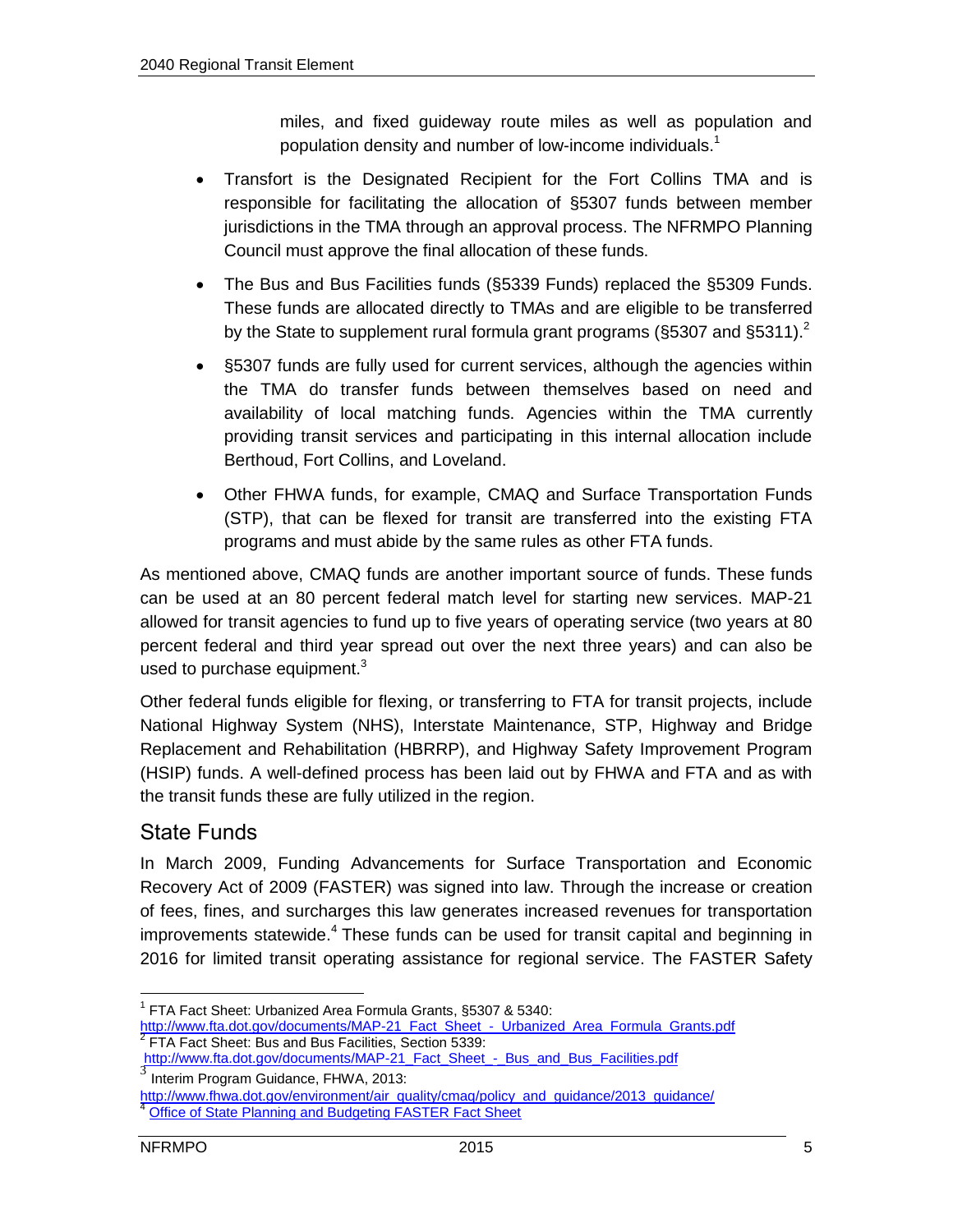funds could potentially be used for improvements at certain transit facilities, such as Park-n-Ride facilities as long as a calculated safety benefit is realized. Compared to the need for transit funding the amounts are limited, but the availability of these funds is an important step. FASTER Transit funds may be used for regional operating assistance through a competitive application process.

FASTER Transit funds are split into three categories:

- Regional projects provide service within one Transportation Planning Region (TPR) but serve more than one municipality, and travel more than 25 miles;
- Interregional projects provide service in more than one TPR or CDOT Region, operate over a long distance, and make limited stops; and
- Statewide projects serve a substantial portion of the state.<sup>5</sup> With the launch of Bustang, the statewide projects pool was reduced by \$3M to provide an operating set-aside for this new service.

All three pools of FASTER Transit are awarded on a competitive basis by CDOT. CDOT awards operating assistance for regional services based on the type of service and its recovery rate. Recipients of the other two FASTER Transit funds are required to provide a 20 percent local match. Since the inception of FASTER Transit, 138 projects across the State have been funded.

CDOT does not have a source of local matching funds, which places it in a position similar to local jurisdictions when it comes to providing operating funds for regional services. Transit is not currently an allowable expenditure for Highway User Tax Fund (HUTF), the State's primary source of matching funds for roadway projects.

CDOT also is responsible for administering and allocating several FTA programs. These include the §5311 Rural Transit and §5310 Elderly & Disabled Capital programs. The §5311 program is for rural areas only, while the §5310 funds are for the entire MPO region. Of these funds, only §5311 could potentially help fund proposed regional transit services. Any future federal transportation legislation is likely to impact how transportation system dollars are distributed.

#### Local Funds

Currently, matching funds for transit come from the local general funds of most jurisdictions operating transit in the North Front Range region. Additional funding will be needed for implementing regional transit services. In 2010, MPO staff prepared a report on transportation impact fees. Currently, development impact fees can only be used for capital expenditures; however, some states allow such fees to be used for transit operations. As Colorado considers how to fund transit services as part of a multi-modal transportation network, it may useful to explore this possibility.

 $\overline{a}$ <sup>5</sup> CDOT FASTER Transit Regional Operating Assistance Application Guidance, 2014.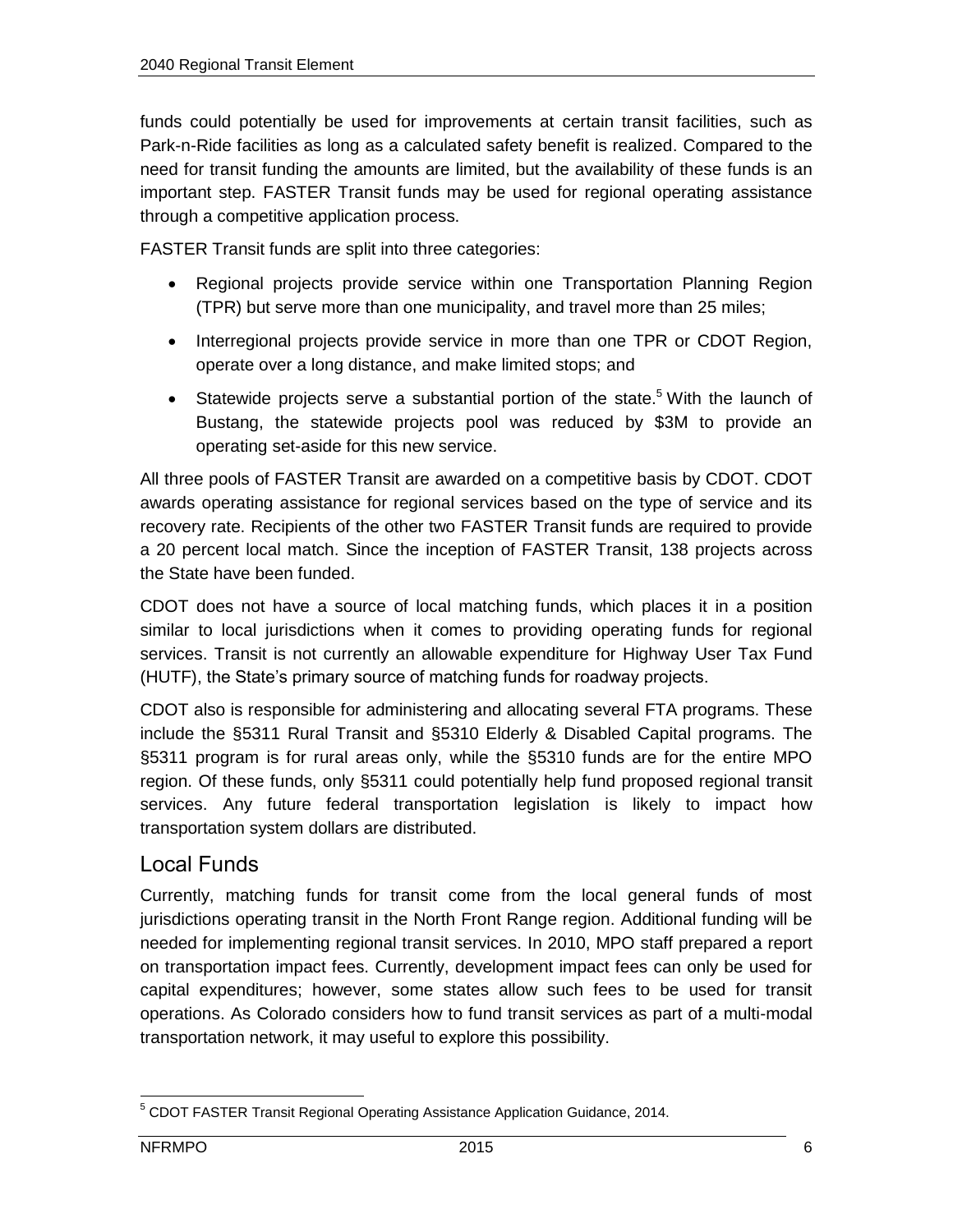## **GOVERNANCE**

From the perspective of the efficient delivery of transit services, a single entity responsible for providing regional transit services is desirable. However, the jurisdictions within the region have different community values, priorities, and methods of delivering and funding services. It is likely a solution will be needed which can reflect the different values across the region and coordinate services across jurisdictions.

It is useful to consider the other governance requirements for delivering transit services. Local communities currently provide individual governance for local transit services. Regional services like FLEX are operated by Transfort, but are governed and funded through an Intergovernmental Agreement (IGA) between multiple jurisdictions and the transit agency.

The 2013 **North Front Range Transit Vision Feasibility Study** evaluated six types of transit governance options for the North Front Range region. The communities of Berthoud, Fort Collins, Loveland, Larimer County, and the NFRMPO completed the feasibility study to explore integrating transit operations and decision-making structures for regional transit services. *Figure 6.4* shows the grades given to each governance structure based on various criteria. The chart considers status quo, or existing conditions, IGA, Regional Service Authority (RSA), Regional Transit Authority (RTA), Special District, and Special Statutory District. IGAs, RSAs, and RTAs are explained further in the *Governance Options* section of this chapter. As can be seen in the chart, status quo scored low in four of the five categories, while IGAs scored well in all five categories. RSAs, RTAs, Special Districts, and Special Statutory Districts score well, with the exception of their lack of political and community viability as a result of their taxing abilities and lack of local controls.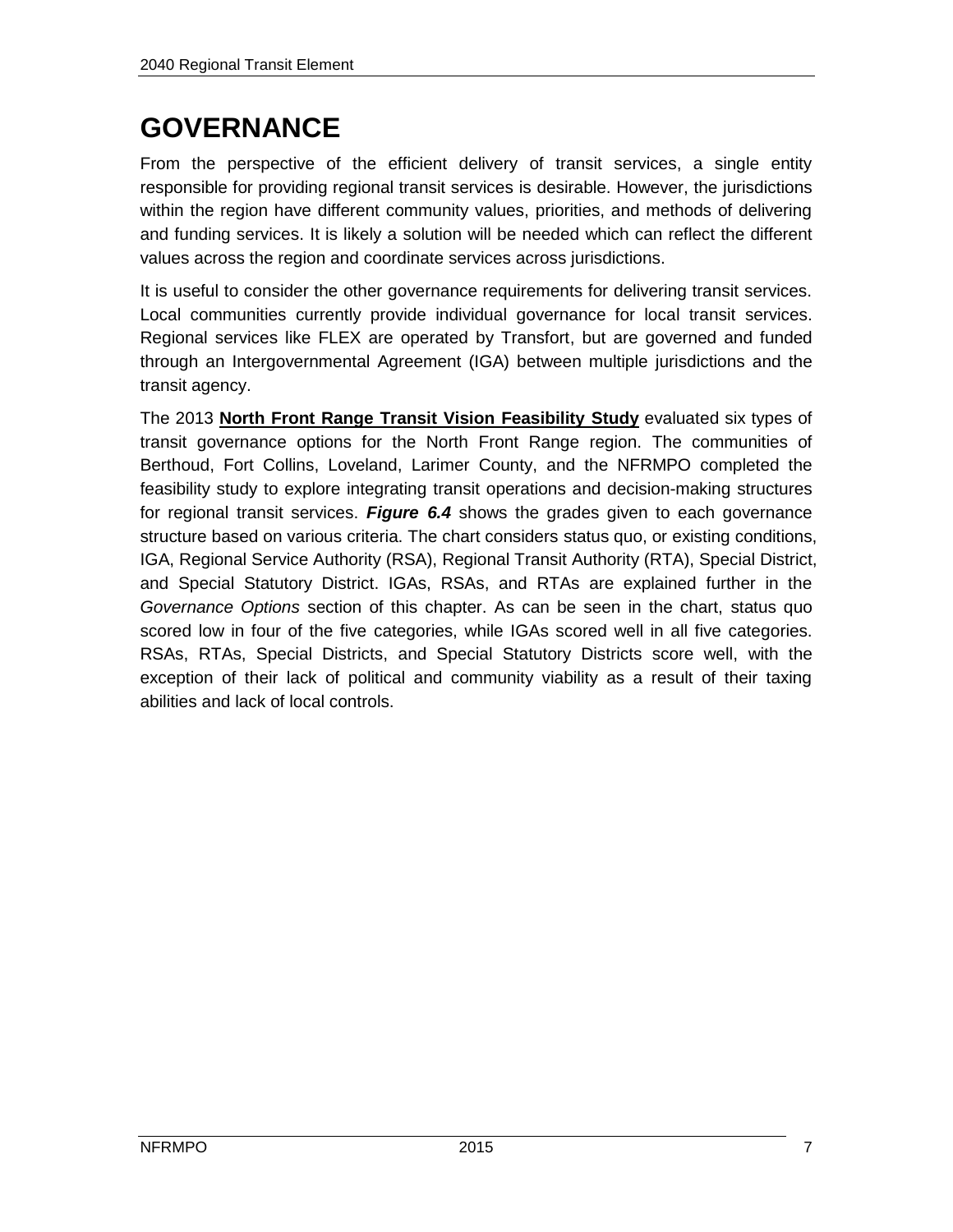|                                                                         | Status Outo            | EX                     | ROA                     | RIA                     | Special District        |                         | Special State of States |
|-------------------------------------------------------------------------|------------------------|------------------------|-------------------------|-------------------------|-------------------------|-------------------------|-------------------------|
| Increase operational<br>efficiency (weighted x 2)                       | LOW<br>(2)             | <b>MED-HIGH</b><br>(8) | <b>MED-HIGH</b><br>(8)  | <b>MED-HIGH</b><br>(8)  | <b>MED-HIGH</b><br>(8)  | <b>MED-HIGH</b><br>(8)  |                         |
| Increase customer<br>benefits and ridership<br>(weighted $x 2$ )        | LOW<br>(2)             | <b>HIGH</b><br>(10)    | <b>HIGH</b><br>(10)     | <b>HIGH</b><br>(10)     | <b>HIGH</b><br>(10)     | <b>HIGH</b><br>(10)     |                         |
| Standardize procedures                                                  | LOW<br>(1)             | <b>HIGH</b><br>(5)     | <b>HIGH</b><br>(5)      | <b>HIGH</b><br>(5)      | <b>HIGH</b><br>(5)      | <b>HIGH</b><br>(5)      |                         |
| Service model to<br>implement regional plans                            | LOW<br>(1)             | <b>HIGH</b><br>(5)     | <b>HIGH</b><br>(5)      | <b>HIGH</b><br>(5)      | <b>HIGH</b><br>(5)      | <b>HIGH</b><br>(5)      |                         |
| Political, community, and<br>financial sustainability<br>(weighted x 2) | <b>MED</b><br>(6)      | <b>MED-HIGH</b><br>(8) | <b>LOW-MED</b><br>(4)   | <b>LOW-MED</b><br>(4)   | <b>LOW-MED</b><br>(4)   | <b>LOW-MED</b><br>(4)   |                         |
| <b>Overall Evaluation</b>                                               | <b>LOW-MED</b><br>(12) | <b>HIGH</b><br>(36)    | <b>MED-HIGH</b><br>(32) | <b>MED-HIGH</b><br>(32) | <b>MED-HIGH</b><br>(32) | <b>MED-HIGH</b><br>(32) |                         |

*Figure 6.4 Summary of Evaluations for Governance Options*

*Source: North Front Range Transit Vision Feasibility Study, 2013*

### GOVERNANCE OPTIONS

Local communities which provide transit services have explored options for providing regional transit services. Governance options were explored thoroughly in the 2013 **North Front Range Transit Vision Feasibility Study**. Basic options include:

- Intergovernmental Agreements (IGA): Easiest to establish for a single route with a limited number of partners. Relies on annual budgetary commitment and renewal. IGAs are approved by local governments.
- Regional Service Authority (RSA): Can provide either local or regional services or both. Local jurisdictions can purchase transit services at the level they desire from the RSA. These can be established by local or regional jurisdictions or by voters; with voter approval it can levy a property tax. Transfort's **Strategic Operating Plan Update** recommends this alternative.
- Regional Transportation Authority (RTA): Provides for transit services within a flexible boundary. Generally used for both local and regional services and requires a vote to establish. Can levy sales tax, motor vehicle registration fees, and visitor benefit taxes, with voter approval.